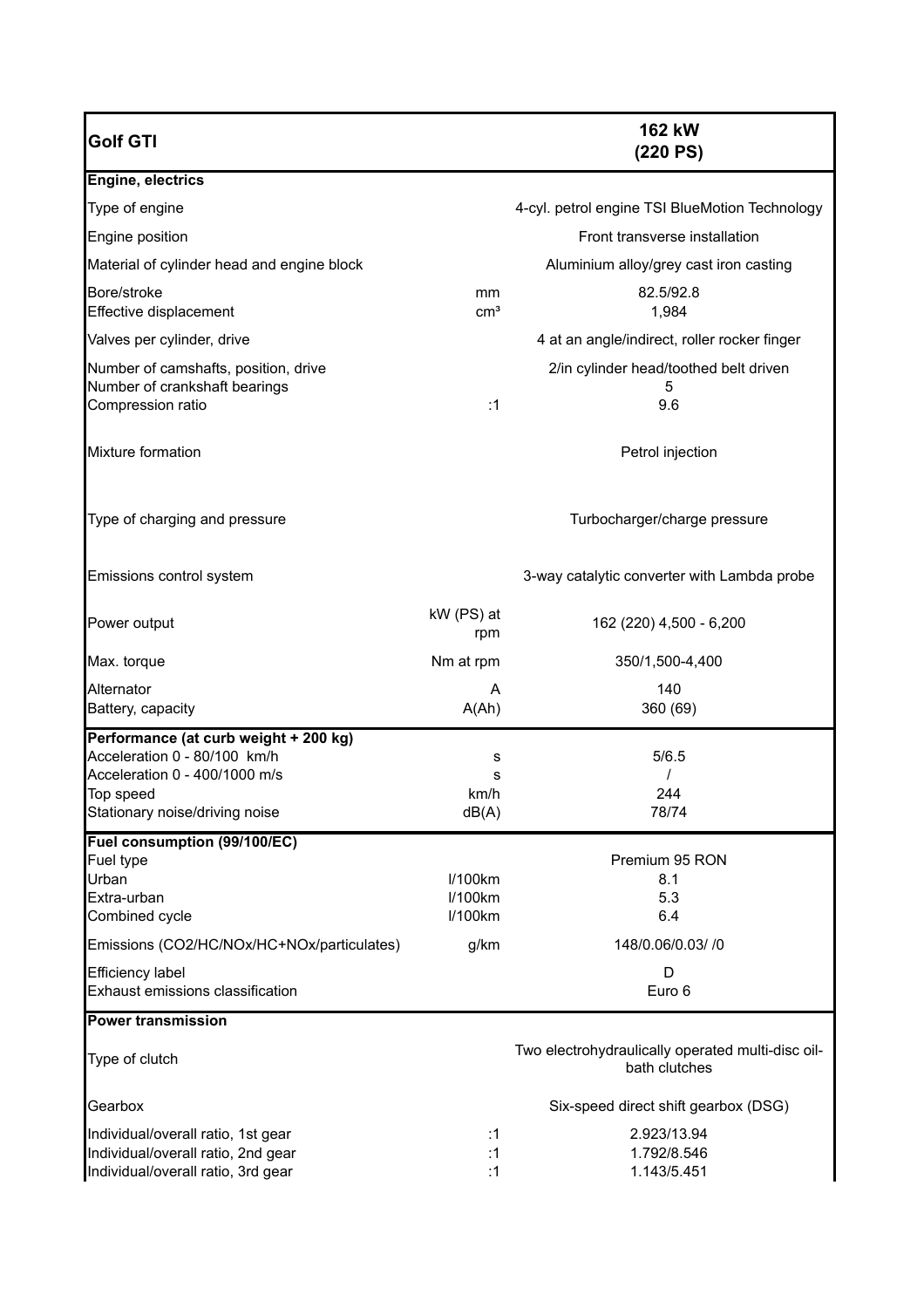| Individual/overall ratio, 4th gear<br>Individual/overall ratio, 5th gear<br>Individual/overall ratio, 6th gear<br>Individual/overall ratio, reverse gear<br>Front final drive ratio, output shafts 1/2/3<br>Gears on output shafts 1/2/3<br>Running gear | :1<br>:1<br>:1<br>:1 | 0.778/3.71<br>0.8/2.755<br>0.639/2.201<br>3.264/11.241<br>4.769/3.444/<br>1st-4th gears/5th-6th gears, rev. gear<br>Front: McPherson struts with lower wishbones.<br>Rear: four-link suspension with separate<br>spring/shock absorber arrangement, anti-roll bars<br>front and rear. ESP, TSC electromechanical<br>servotronic steering with speed-dependent power<br>assistance. |
|----------------------------------------------------------------------------------------------------------------------------------------------------------------------------------------------------------------------------------------------------------|----------------------|------------------------------------------------------------------------------------------------------------------------------------------------------------------------------------------------------------------------------------------------------------------------------------------------------------------------------------------------------------------------------------|
| Wheels<br><b>Tyres</b>                                                                                                                                                                                                                                   |                      | 7 1/2 J x 17<br>225/45 R 17 W                                                                                                                                                                                                                                                                                                                                                      |
| <b>Brakes</b><br><b>Brakes</b>                                                                                                                                                                                                                           |                      | Disc brakes front and rear, front discs ventilated,<br>ABS, EBPD, dual brake assist.                                                                                                                                                                                                                                                                                               |
| Type of ABS<br>Ø Discs/drums front/rear                                                                                                                                                                                                                  | mm                   | Hydraulic ABS system<br>312/300                                                                                                                                                                                                                                                                                                                                                    |
| Wheels to which parking brake is applied                                                                                                                                                                                                                 |                      | Rear wheels                                                                                                                                                                                                                                                                                                                                                                        |
| <b>Exterior dimensions</b><br>Number of doors<br>Length/width/height<br>Wheelbase<br>Track, front/rear<br>Turning circle<br>Steering ratio                                                                                                               | mm<br>mm<br>mm<br>m  | 2<br>4,268/1,790/1,442<br>2,631<br>1,538/1,516<br>10.9<br>13.56                                                                                                                                                                                                                                                                                                                    |
| <b>Interior dimensions</b><br>Number of seats<br>Front entry, width/height<br>Elbow width at front/rear                                                                                                                                                  | mm<br>mm             | 5<br>1,486/1,465                                                                                                                                                                                                                                                                                                                                                                   |
| <b>Luggage compartment</b><br>Length, rear seat raised/folded down<br>Smallest luggage compartment width<br>Load height up to headlining<br>Volume by VDA measurement: rear seat<br>raised/folded down<br>Width of tailgate                              | mm<br>mm<br>mm<br>mm | 839/1,558<br>1,003<br>900<br>380 / 1,270<br>/1,023                                                                                                                                                                                                                                                                                                                                 |
| <b>Weights</b><br>Unladen weight<br>Permitted gross weight<br>Payload                                                                                                                                                                                    | kg<br>kg<br>kg       | 1,370<br>1,840<br>545                                                                                                                                                                                                                                                                                                                                                              |